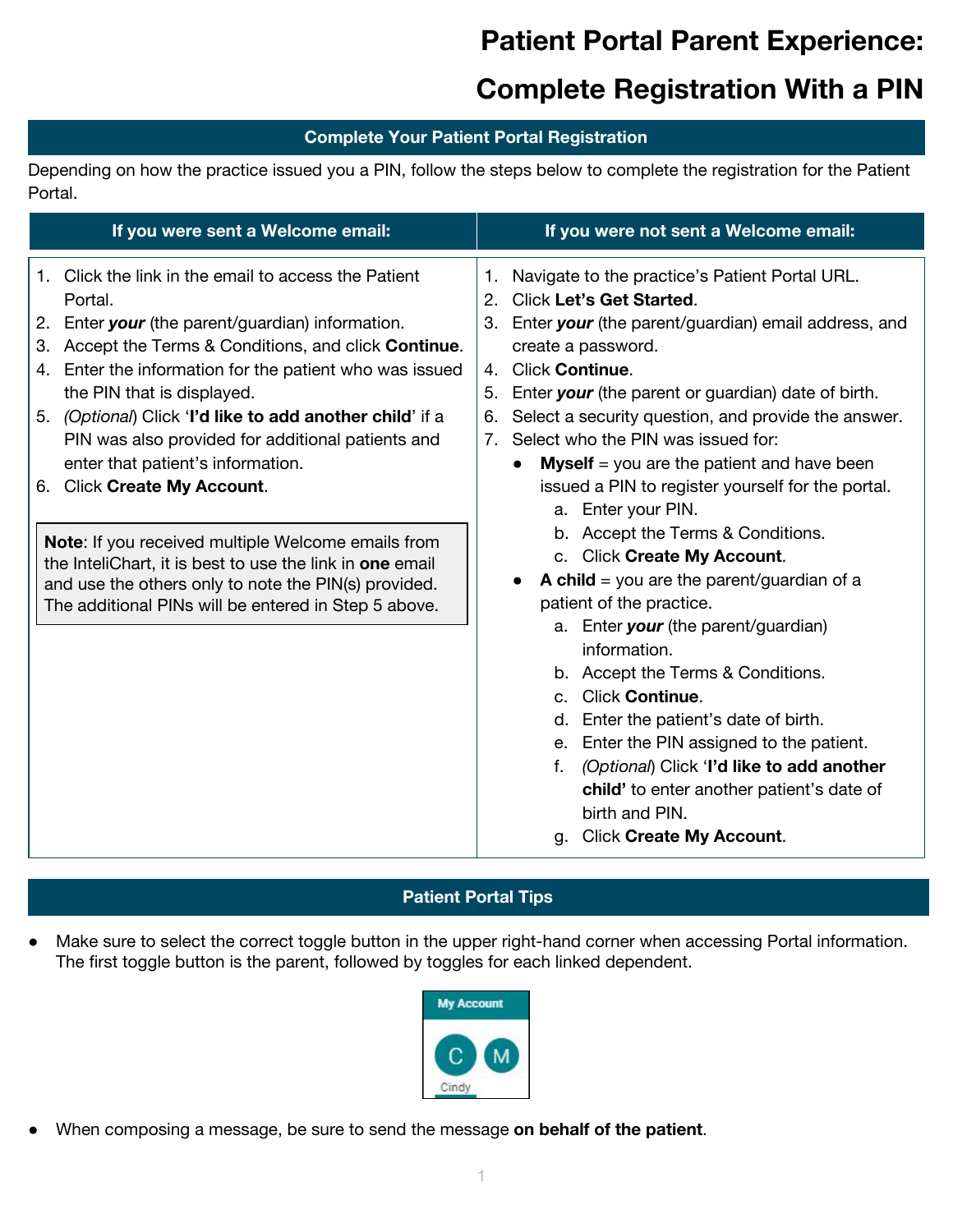# **Patient Portal Parent Experience:**

## **Complete Registration With a PIN**



### **Homepage Suggestion Tiles**

After selecting the patient's toggle button, click one of the following actions on the homepage to:

- Request an appointment
- Send a message
- Request a medication refill



\***Note**: Some options may not be available.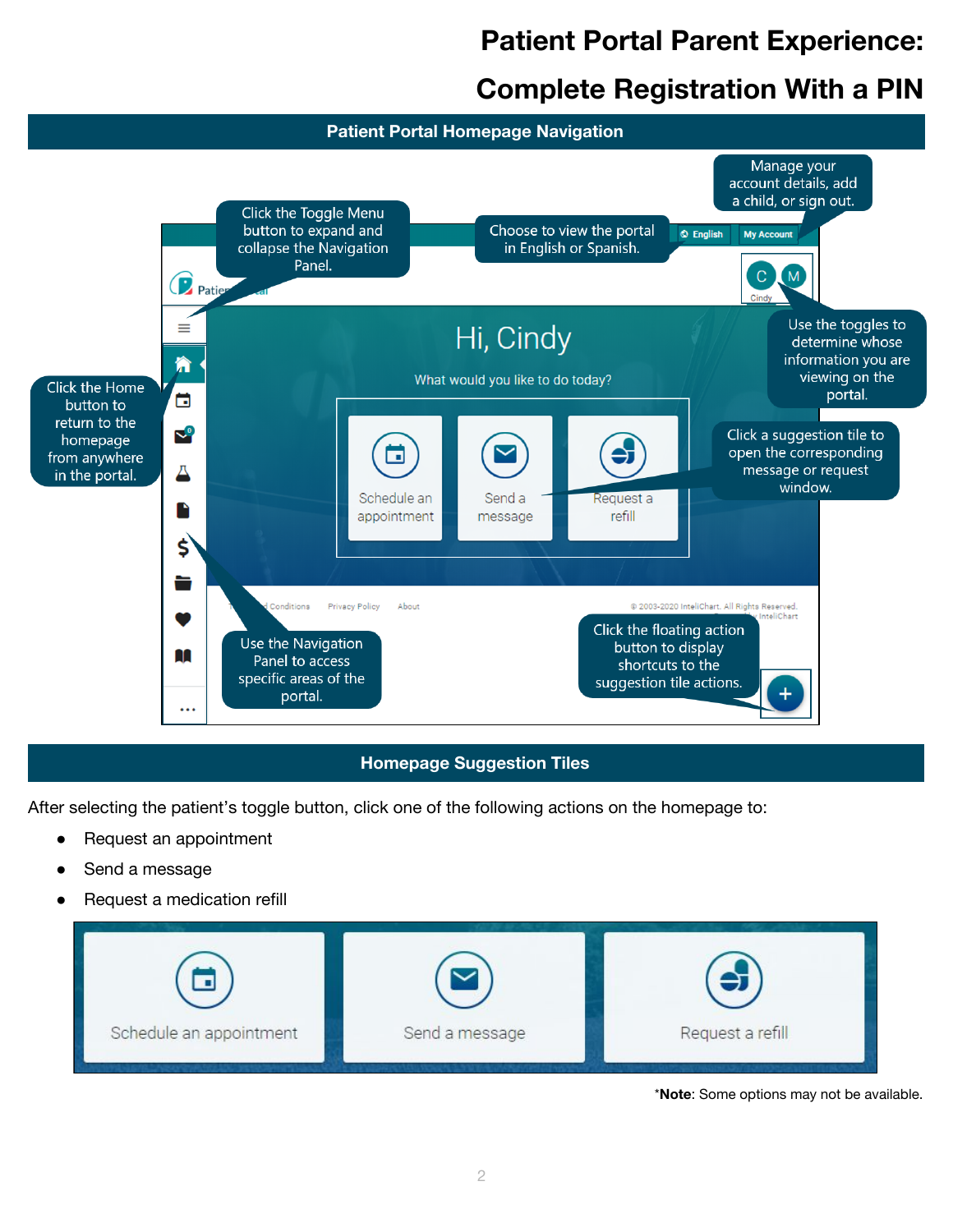# **Patient Portal Parent Experience:**

### **Complete Registration With a PIN**

#### **Request an Appointment**

- 1. From the patient's homepage, click the **Schedule an Appointment** tile. The Request an Appointment window opens.
- 2. Select the **Patient** for whom the appointment is being requested, and click the **Continue** button.
- 3. Complete the **top section** of the Request an Appointment window. **Note**: If the patient's current insurance has changed from their last visit, select the **Add New Insurance** radio button and enter the **New Policy Information**.
- 4. Complete the **Preferred Appointment Times** section of the window, or select the **Next Available** checkbox. **Note**: Selecting the **Next Available** checkbox disables the time preference fields.
- 5. Click the **Request Appointment** button. A message is displayed confirming your request was sent to the practice.

#### **Send a Message**

- 1. From the patient's homepage, click the **Send a message** tile.
- 2. Confirm the patient displayed in the **On behalf of** field is the patient the message is regarding. If you want to send a message regarding a different linked patient, select that **Patient** from the drop-down menu.
- 3. Select the **Practice** and **Location** from the respective drop-down menus.
- 4. In the To field, select the **Addressee** for the message from the drop-down menu.
- 5. Enter a **Subject** of the message in the Subject field. If an attachment is necessary, click the **paperclip** button.
- 6. Enter the **Content** of the message, and click the **Send Message** button. A message is displayed at the top of the window confirming your message was sent to the practice.

#### **Request a Medication Refill**

- 1. From the patient's homepage, click the **Request a refill** tile.
- 2. Review the message in the Refill a Medication window, and click the **Continue** button**.**
- 3. Select the **Patient**, **Medication**, and **Request Group** from the drop-down menus.
- 4. (*Optional*) Select or add the **Pharmacy** you want the prescription to be sent to. You may add a new pharmacy by clicking **Add a Pharmacy**.
- 5. Click the **Submit** button. A message is displayed confirming your request was sent to the practice.